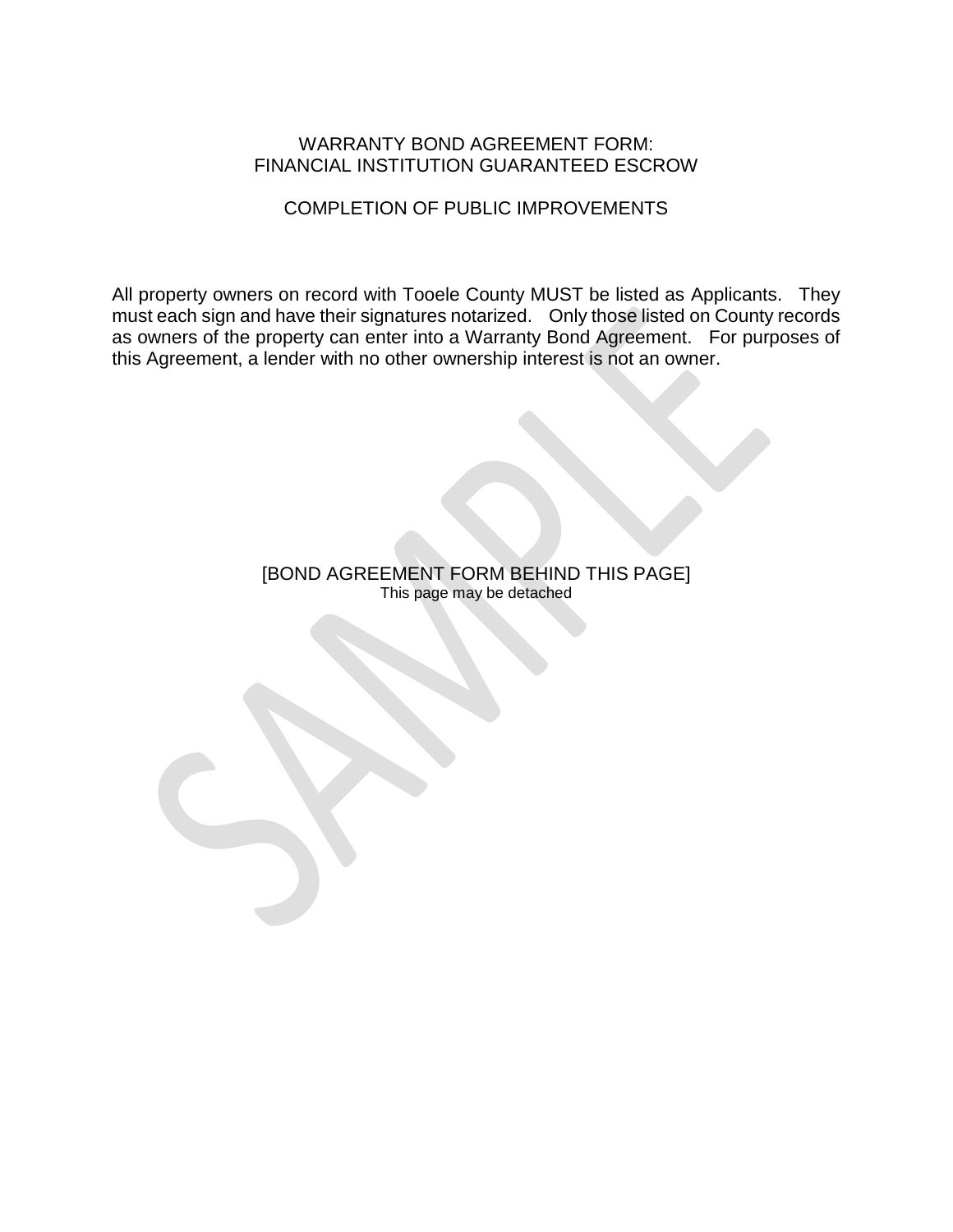#### **WARRANTY BOND AGREEMENT: FINANCIAL INSTITUTION GUARANTEED ESCROW**

**THIS BOND AGREEMENT**, (herein the "Agreement"), is entered into by the Parties this \_\_\_\_ day of \_\_\_\_\_\_\_\_\_\_\_\_\_\_\_\_\_\_\_\_\_\_, 20\_\_\_ (the "Effective Date").

#### **PARTIES**

#### **Applicant** \_\_\_\_\_\_\_\_\_\_\_\_\_\_\_\_\_\_\_\_\_\_\_\_\_\_\_\_\_\_\_\_\_\_\_\_\_\_\_\_\_\_\_\_\_\_\_\_\_\_\_\_\_\_\_\_\_\_

is the following type of business entity (check the applicable business entity):

- $\Box$  corporation
- D partnership
- $\Box$  limited liability company
- **D** individual
- $\Box$  other business entity:  $\Box$

Applicant business address:

Applicant business telephone: ( \_\_) Applicant business facsimile/email:

#### Guarantor:

**City**: Tooele City Corporation, a municipal corporation of the State of Utah,

| City address:  | 90 North Main Street, Tooele, UT 84074 |
|----------------|----------------------------------------|
| City tolonhono | $(119E)$ 019 $(190$                    |

| City telephone: | (435) 843-2120   |
|-----------------|------------------|
| City facsimile: | $(435)$ 843-2129 |

#### **RECITALS**

**WHEREAS**, Applicant has received approval of the following land use(s) (check all that apply)

- $\Box$  residential subdivision
- □ commercial subdivision
- $\Box$  condominium subdivision
- $\Box$  site plan
- $\Box$  building permit
- other: \_\_\_\_\_\_\_\_\_\_\_\_\_\_\_\_\_\_\_\_\_\_\_\_\_\_\_\_\_\_\_\_\_\_\_\_\_\_\_\_\_\_\_\_\_\_\_\_\_\_\_\_\_\_\_\_\_

from the City for the Project named and located as follows:

Project name: \_\_\_\_\_\_\_\_\_\_\_\_\_\_\_\_\_\_\_\_\_\_\_\_\_\_\_\_\_\_\_\_\_\_\_\_\_\_\_\_\_\_\_\_\_\_\_\_\_\_\_\_\_\_\_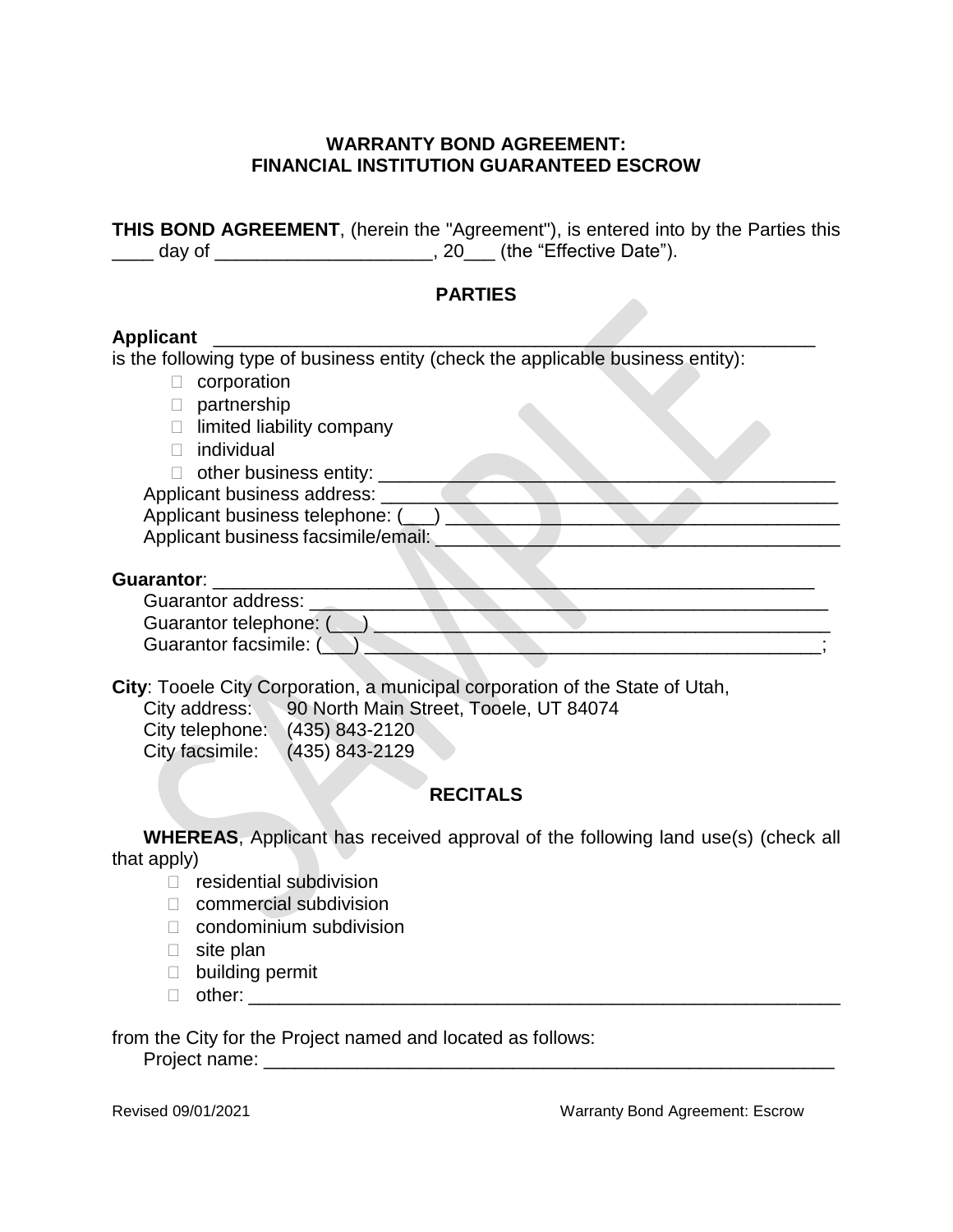Project street address: **Example 20** and 20 and 20 and 20 and 20 and 20 and 20 and 20 and 20 and 20 and 20 and 20 and 20 and 20 and 20 and 20 and 20 and 20 and 20 and 20 and 20 and 20 and 20 and 20 and 20 and 20 and 20 and and,

**WHEREAS**, the Tooele City Code requires land use applicants, including Applicant, to pay, as a condition of land use approval, and prior to the actual issuance of approval, a public improvement inspection fee in the amount of 4% of the estimated cost of installing the Project's public improvements, in the amount of **\$\_\_\_\_\_\_\_\_\_**, which amount was paid on \_\_\_\_\_\_\_\_\_\_\_\_\_\_; and,

**WHEREAS**, Tooele City requires the payment of a Bond Administrative Fee in the amount of **\$250**, intended to cover the costs of preparing and administering this Agreement and the warranty bond matters associated with this Agreement; and,

**WHEREAS**, under the land use approval for the Project, Applicant was required to construct the following public infrastructure improvements, (herein the "Improvements"):

- 1. those public improvements specified in a Bond and Fee Calculation Sheet prepared by the City, which Bond and Fee Calculation Sheet is attached as **Exhibit A**, and which includes an estimate of the cost of constructing the Improvements; and,
- 2. those public improvements specified in the land use approval documents, including Project construction drawings, on file with the City, incorporated herein by this reference as **Exhibit B**;

and,

**WHEREAS**, the Improvements have been completed, inspected, and Accepted by issuance of a Certificate of Completion and Acceptance, and the one-year Warranty Period for the Improvements began the same day; and,

**WHEREAS**, the Improvements are required to be free from defects for a period of one year after their acceptance, and the warranty bond is to provide an assurance that any defects existing during the warranty period are corrected:

**NOW, THEREFORE**, in consideration of the promises and other valuable consideration contained herein, the Parties agree as follows:

#### **TERMS AND CONDITIONS**

#### 1. **ADDITIONAL DEFINITIONS.**

1.1. "Acceptance" means the process whereby Improvements are accepted for purposes of City ownership and maintenance by Certificate of Completion and Acceptance. Also "Accepted."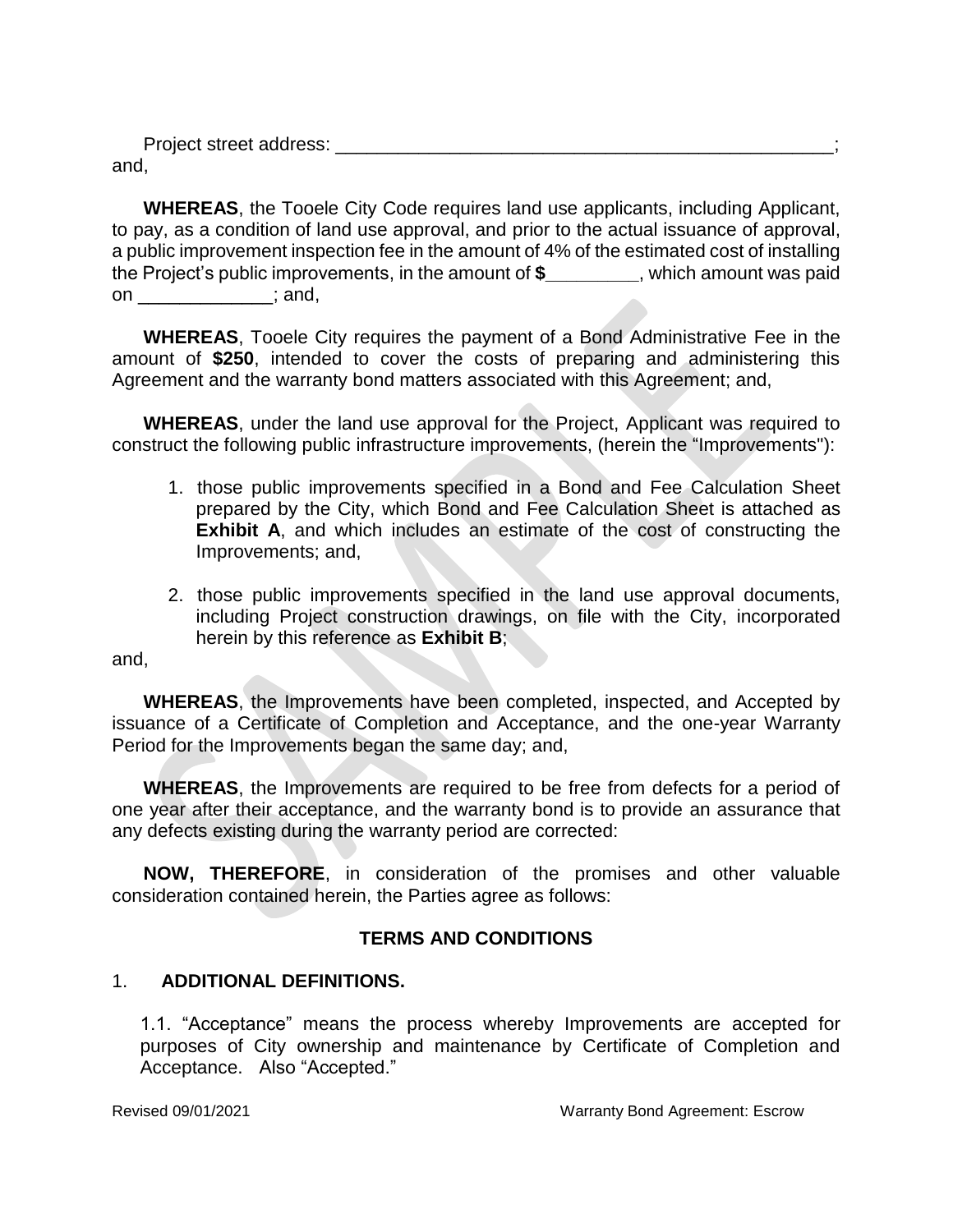1.2. "Applicant," "City," and Guarantor shall also refer to all heirs, executors, administrators, successors, and/or assigns of Applicant, City, and Guarantor, respectively.

1.3. "Bond Amount" shall include Applicant's estimated cost to construct the Improvements, together with a reasonable contingency of 20% of said cost, intended to cover the costs of inflation and unforeseen conditions or other circumstances.

1.4. "Failure to Perform" or "Fail to Perform" shall mean, in addition to those acts specified previously, the non-performance in a timely manner by a party to this Agreement of any obligation, in whole or in part, required of such party by the terms of this Agreement or required by Tooele City ordinance or other applicable law. The occurrence of such shall give the other party or parties the right to pursue any and all remedies available at law, in equity, and/or otherwise available pursuant to the terms of this Agreement.

1.5 "Improvements" shall mean those public infrastructure items referred to in Tooele City Code Section 7-1-5, in this Agreement, and in Exhibit B to this Agreement.

1.6. "Incidental Costs" shall mean engineering and architect fees, administrative expenses, court costs, attorney's fees (whether incurred by in-house or independent counsel), insurance premiums, mechanic or materialmen liens, and any other costs, and interest thereon, incurred by the City, occasioned by Applicant's failure to perform any or all obligations under this Agreement, to any degree.

1.7. "Warranty Amount" means 10% of the Bond Amount.

1.8. "Warranty Period" means a period of one year from the date of Acceptance of the Improvements.

2. **PURPOSE OF AGREEMENT.** The Parties expressly acknowledge that the purposes of this Agreement include a) to guarantee that all Accepted Improvements are free from deficiency for the Warranty Period, and b) to guarantee that land developments are free from construction debris and waste items at the end of the Warranty Period.

3. **WARRANTY OF IMPROVEMENTS.** Applicant and Guarantor hereby warrant that the Improvements will remain free from defect, damage, or other deficiency, as determined by the City, such that the Improvements continue to meet City standards throughout the Warranty Period. Applicant and Guarantor also warrant that during the Warranty Period the rights-of-way, vacant areas, and other areas within the Project site or subdivision that are accessible to Applicant or within Applicant's control will be kept reasonably clean and free from any construction debris, waste items, and mounds of soil, rocks, concrete, asphalt, and other debris.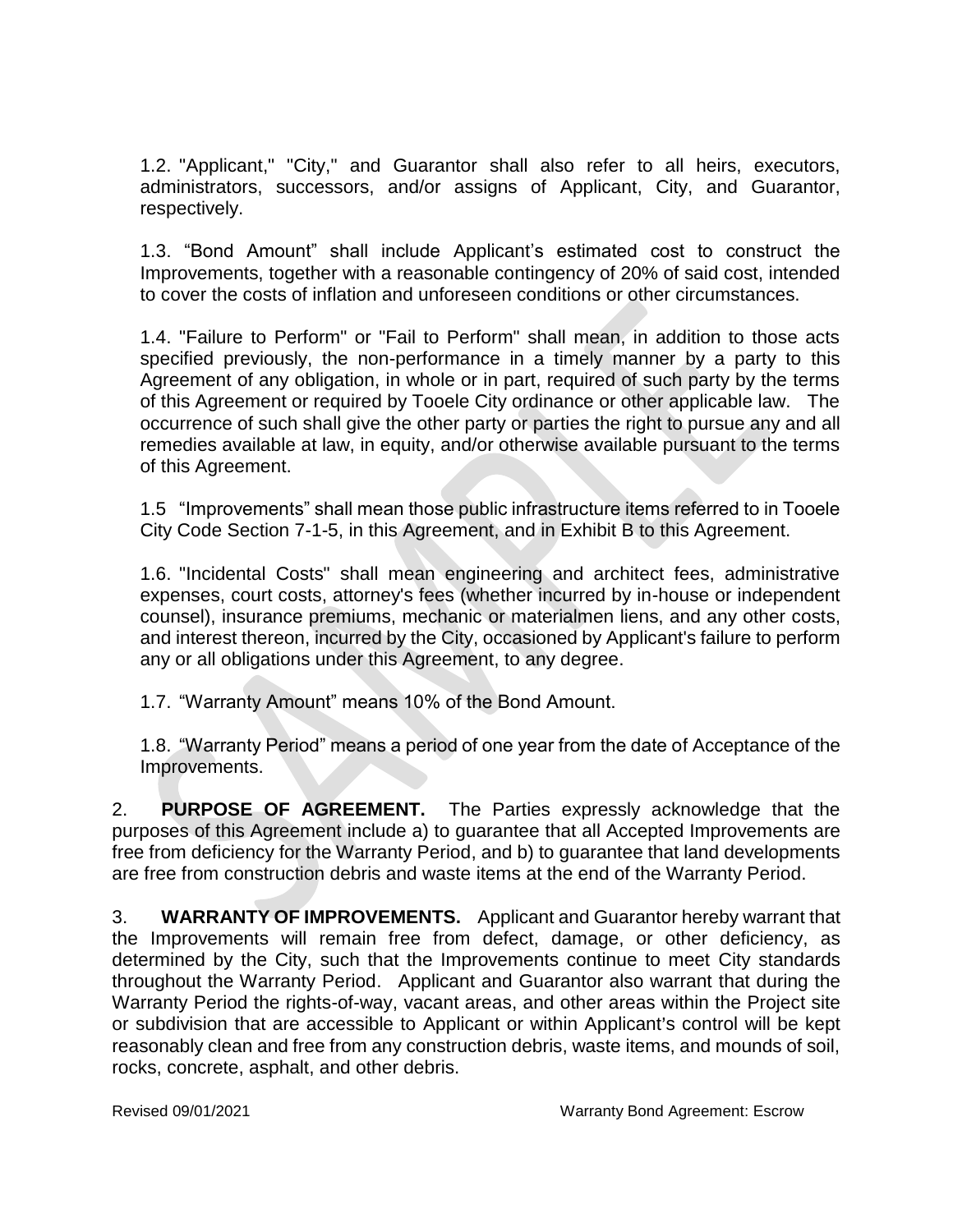4. **WARRANTY AMOUNT.** Applicant and Guarantor expressly agree that, notwithstanding any partial reduction in the Bond Amount requested by Applicant and granted by the City, the City shall not reduce the Bond Amount below 90% of the Bond Amount. The amount maintained shall be the Warranty Amount, which for purposes of this Agreement shall be **\$\_\_\_\_\_**. The Warranty Amount shall be maintained for a period of one year following Acceptance of the Improvements. The Warranty Amount shall be maintained to insure that the Improvements are free from defects and damage, as determined by City, such that the Improvements continue to meet City standards for one year after Acceptance. The Warranty Amount shall also be maintained to insure that rights-of-way, vacant lots, and other areas within the Project site or subdivision that are accessible to Applicant or within Applicant's control are kept reasonably clean and free of any construction debris, waste items, and mounds of soil, rocks, concrete, asphalt, and other debris. Notwithstanding the Warranty Amount, Applicant shall be responsible for any substandard, defective, or damaged Improvements if the Warranty Amount is inadequate to repair or replace any such Improvements.

5. **UNRELATED OBLIGATIONS OF APPLICANT.** The benefits and protections provided by this Agreement shall inure solely to the Parties and not to third parties, including, but not limited to, lot purchasers, contractors, subcontractors, laborers, suppliers, or others. The City shall not be liable to claimants or others for obligations of Applicant or Guarantor under this Agreement. The City shall have no liability for payment of any costs or expenses of any party who attempts to make a claim under this Agreement, and shall have under this Agreement no obligation to make payments to, give notices on behalf of, or otherwise have obligations to any alleged claimants under this Agreement.

6. **AGREEMENT DOCUMENTS.** All data used by the City to compute the cost of, or otherwise govern the design and installation of, the Improvements is hereby made a part of this Agreement, and is incorporated herein by this reference as part of **Exhibit B**.

7. **SPECIFIC ENFORCEMENT.** Applicant and Guarantor have entered into this Agreement with the City for the purposes set forth herein. The City shall be entitled to specifically enforce Applicant's and Guarantor's obligations under this Agreement, including to construct and to install the Improvements in a manner that is proper, timely, and satisfactory to the City.

8. **APPLICANT'S INDEPENDENT OBLIGATION.** Applicant expressly acknowledges, understands, and agrees that its obligations under this Agreement are independent of any obligation or responsibility of the City, either express or implied. Applicant agrees that its obligations under this Agreement are not and shall not be conditioned upon the commencement of actual construction work pursuant to the land use approval or the sale of any lots or parts of the land subject to the land use approval. Applicant further acknowledges the following: (a) that its contractual obligations under this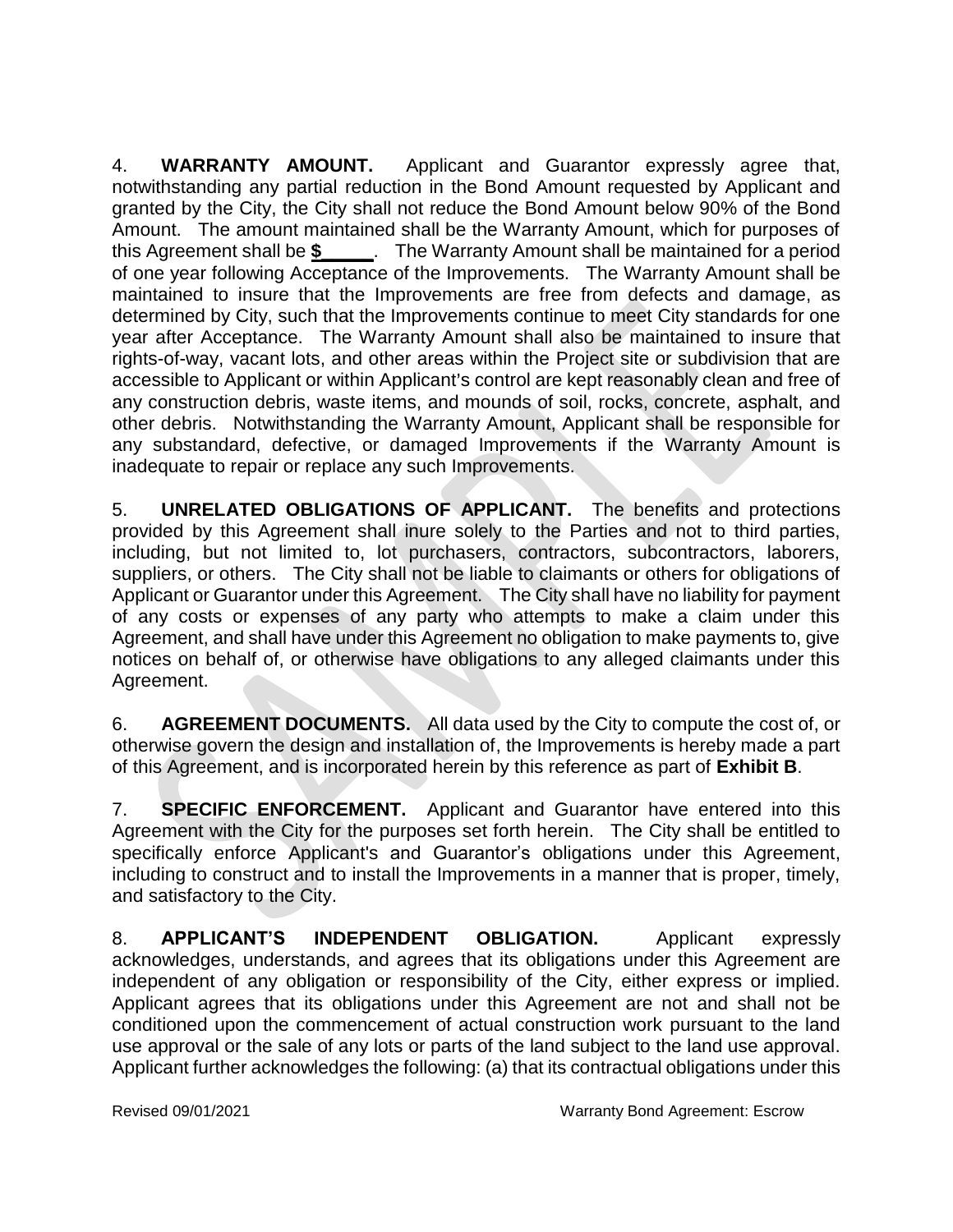Agreement are independent of any remedy available to the City to secure proper and timely completion of the Improvements; (b) that Applicant may not assert as a defense that the City has remedies against other entities or has other remedies in equity or at law that would otherwise relieve Applicant of all or a portion of its duty to perform as outlined in this Agreement or to preclude the City from requiring Applicant's performance under this Agreement; and, (c) that Applicant has a legal obligation pursuant to the Tooele City Code, independent of this Agreement, to properly and timely complete and pay for the Improvements (see particularly Tooele City Code §7-19-12 and §7-19-32).

9. **GUARANTOR LIABILITY: INDEPENDENT OBLIGATION.** Guarantor hereby acknowledges that it is aware of, understands, and agrees to each provision of this Agreement and that it agrees to make disbursement of the Warranty Amount for the benefit of the City as provided by this Agreement, until such time as the City, in writing, releases Guarantor from its obligation to disburse the Warranty Amount. Should Guarantor fail to timely perform its obligations as outlined herein or as required by law, Guarantor shall be liable to the City for all costs incurred by the City in completing and/or repairing the Improvements and/or otherwise fulfilling Applicant's obligations under this Agreement, along with any and all incidental costs incurred by the City in attempting to enforce Guarantor's obligations under this Agreement or in completing and/or repairing the Improvements as a result of Guarantor's failure to perform its obligations under this Agreement. Furthermore, this paragraph shall not limit the right of the City to pursue any and all remedies it may have in equity or at law as a result of Guarantor's failure to perform under this Agreement. Guarantor expressly acknowledges, understands, and agrees that its obligation under this Agreement is independent of any obligation of the City, either express or implied. Guarantor acknowledges (a) that its obligation to perform under this Agreement is independent of any other remedy available to the City to secure proper completion of the Improvements; (b) that Guarantor may not assert as a defense that the City has remedies against other persons or entities or has other remedies in equity or at law that would otherwise relieve Guarantor of its duty to perform as outlined in this Agreement or preclude the City from requiring Guarantor's performance under this Agreement; and, (c) that Guarantor may not assert as a defense that the City has remedies against other entities or has other remedies in equity or at law that would otherwise relieve Applicant of its duty to perform its obligations under this Agreement or preclude the City from requiring Applicant's performance under this Agreement.

10. **APPLICANT'S OBLIGATION FOR COSTS.** Should Applicant Fail to Perform any of its obligations under this Agreement in any degree, Applicant agrees to compensate the City for all its costs, including Incidental Costs, related to Applicant's Failure to Perform its obligations to the extent that such costs are not adequately covered by the Warranty Amount.

11. **ACCEPTANCE OF IMPROVEMENTS.** Acceptance of the Improvements shall be evidenced by a fully-signed Certificate of Completion and Acceptance, pursuant to Tooele  $City Code$   $$7-19-32$ .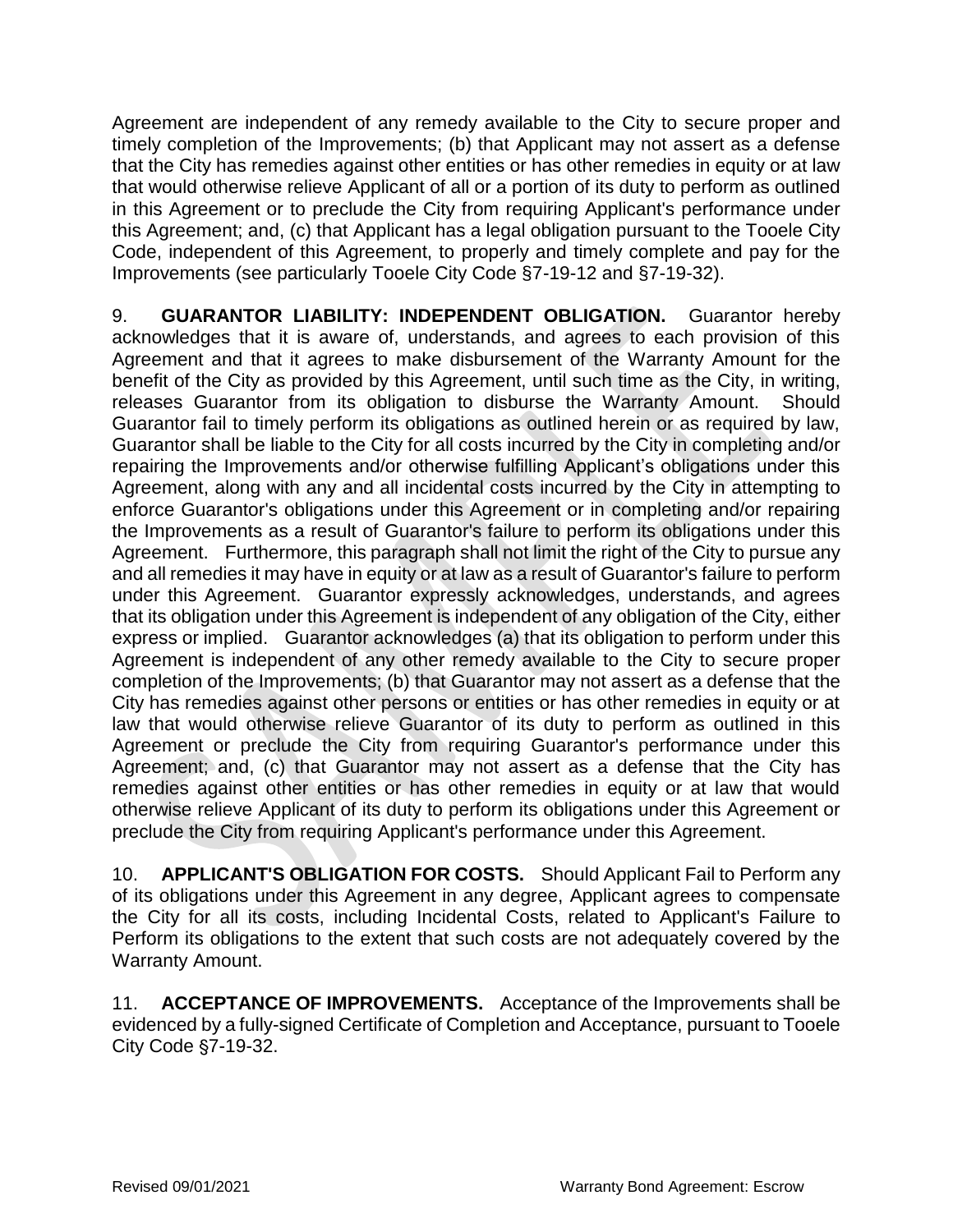12. **APPLICANT INDEMNIFICATION.** Applicant agrees to indemnify, defend, and save harmless the City, its officers, employees, and agents from and against any and all liability which may arise as a result of any Improvements which are found at any point during the Warranty Period to be defective or damaged. With respect to Applicant's agreement to defend the City, the City shall have the option to either provide its own defense, with all costs for such being borne by Applicant, or require that Applicant undertake the defense of the City.

13. **USE OF THE WARRANTY AMOUNT.** In the event Applicant Fails to Perform any obligation under this Agreement or Tooele City ordinances, the City may use and expend all the Warranty Amount or such lesser amount as may be estimated or required by the City to be necessary to remedy Improvements deficiencies. The City is under no contractual obligation under this Agreement to remedy Improvements deficiencies.

14. **INADEQUATE PROCEEDS.** If the Warranty Amount is inadequate to pay the cost of correcting Improvements deficiencies, for whatever reason, or any other item for which the Warranty Amount may be utilized, Applicant and Guarantor shall be responsible for the deficiency independent of the performance guarantees set forth in this Agreement. Additionally, no further land use applications or other permits or licenses shall be issued by the City until the Improvements deficiencies are corrected or the development site left clear of construction debris consistent with the purposes of this Agreement. Furthermore, the cost of remedying Improvements deficiencies shall include reimbursement to the City for all costs, including construction costs and any Incidental Costs incurred by the City, in doing so.

15. **INCIDENTAL COSTS.** If for any reason outside the control of the City the Warranty Amount is not remitted or otherwise made available to the City within 30 days of any Failure to Perform by Applicant or Guarantor, then the City's costs of obtaining the Warranty Amount, including the City Attorney's Office costs or outside attorney's fees and court costs, shall be added to the amount due to the City from Applicant or Guarantor and shall be added to the Warranty Amount sums remitted to the City.

16. **ACCESS TO PROPERTY.** Should the City elect to use the Warranty Amount to remedy Improvements deficiencies or clean a development site, Applicant hereby expressly grants to the City, and any agent of City, the right of access to the Project property to do so.

17. **SUBSTANDARD IMPROVEMENTS.** Should any Improvements prove to be substandard, defective, or damaged, in the perspective of the City, within the Warranty Period, the City shall notify Applicant in writing of such substandard, defective, or damaged Improvements prior to the end of the Warranty Period. Applicant shall then have 15 days from the date of the City notice to commence repair of the Improvements, and a reasonable amount of time, as determined by the City, which shall be specified in the notice, to complete repair of the Improvements. Should Applicant fail to either commence or complete repair of the Improvements within the required time periods, the City may exercise its option to remedy the defects and repair the damage, and also to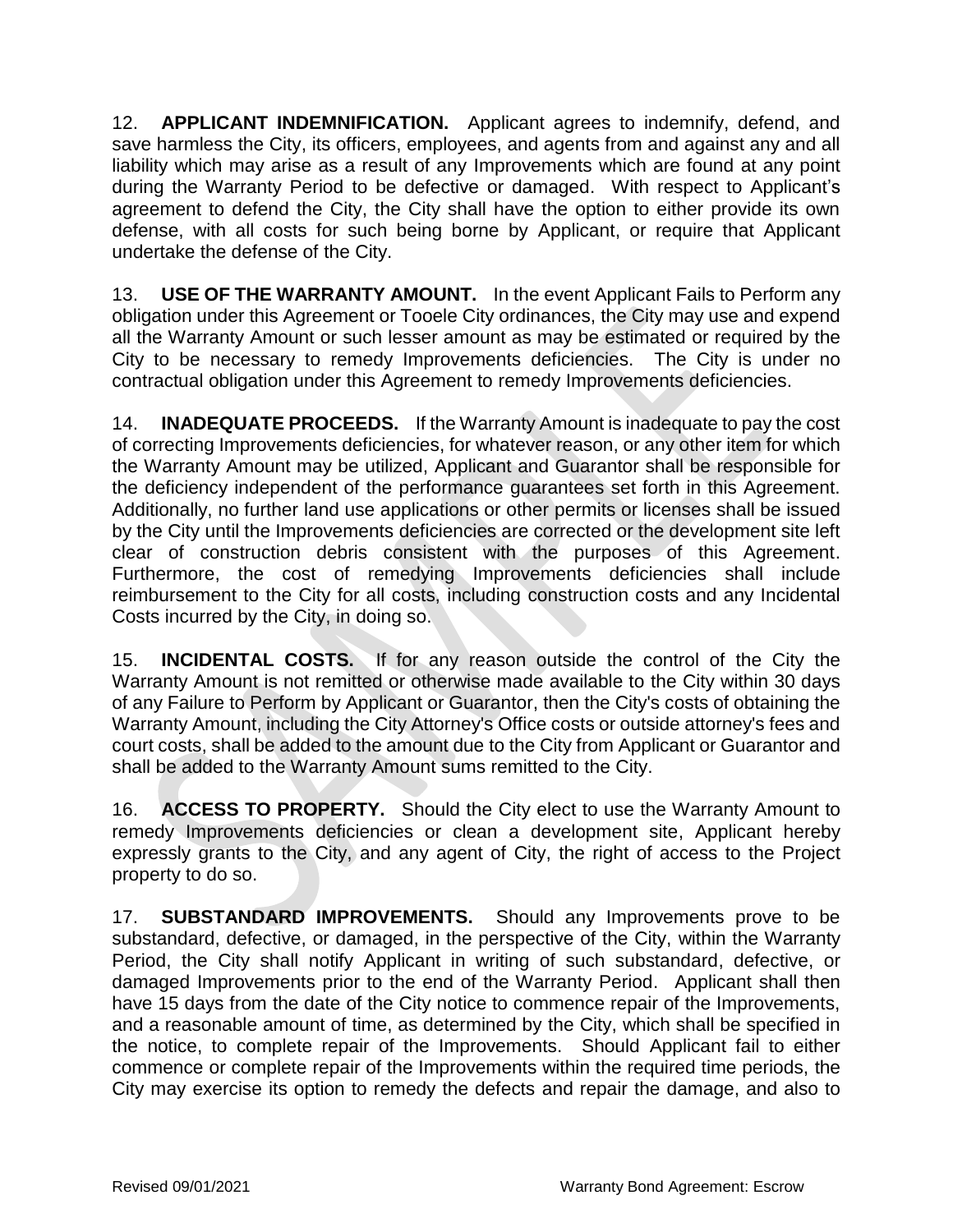demand payment for such from Applicant should the Warranty Amount be insufficient to cover the costs incurred by the City. The expiration of the Warranty Period shall not relieve Applicant of any of its obligations under this Agreement where notice of Improvements deficiencies was provided to Applicant during the Warranty Period.

18. **INSURANCE.** At all times during the Warranty Period, Applicant shall maintain an insurance policy covering any liability, damage, loss, judgment, or injury to any person or property, including, but not limited to, damage to Applicant or its Project property as a result of the work of any contractor or agent hired by the City to construct the Improvements, including the repair of damage or defect. The City shall be named an additional insured on this policy. The minimum dollar amount and the scope of coverage of the insurance policy shall be determined and set by the City. Applicant shall indemnify, defend, and hold harmless the City, its officers, employees, and agents for any liability which exceeds the insurance policy limit. The City, at its option, may collect and expend the Warranty Amount to make the premium payments should Applicant fail to pay the premium. No further land use applications or other permits or licenses shall be issued by the City, and any existing approvals, permits, or licenses shall be suspended, until said premium is initially paid and a bond is in place to cover subsequent payments. Applicant further expressly agrees to indemnify, defend, and hold harmless the City, its officers, agents, and employees for and from any damage or loss suffered or any judgment resulting from the work of any contractor or agent hired by the City to install, complete, or remedy any defect in or damage to the Improvements.

19. **NOTICE.** Notice to Applicant, Guarantor, or the City shall be mailed or delivered to the addresses shown in this Agreement. The date notice is received at the address shown in this Agreement shall be the date of actual notice, however accomplished. Notice sent by U.S. mail shall be considered received three days after mailing. Applicant's address may be changed by written notification from Applicant.

20. **MECHANIC/MATERIALMEN LIENS.** Should the City elect to complete or remedy the Improvements, Applicant shall indemnify, defend, and hold harmless the City from and against any liability which exceeds the Bond Amount for the payment of any labor or material lien as a result of any work of any contractor (including subcontractors and materialmen of any such contractor or agent) hired by City or which may arise due to either a defect in or failure of this Agreement or insufficient Bond Amount to cover such costs.

21. **FAILURE TO PERFORM.** In addition to those events described herein, the following shall be considered a Failure to Perform on the part of Applicant, the occurrence of which shall entitle the City to invoke any and all remedies outlined in this Agreement or any and all remedies it may have in equity or at law: Applicant's abandonment of the project, as determined by City; Applicant's insolvency, appointment of a receiver, or filing of a voluntary or involuntary petition in bankruptcy; the commencement of a foreclosure proceeding against the Project property; the Project property being conveyed in lieu of foreclosure.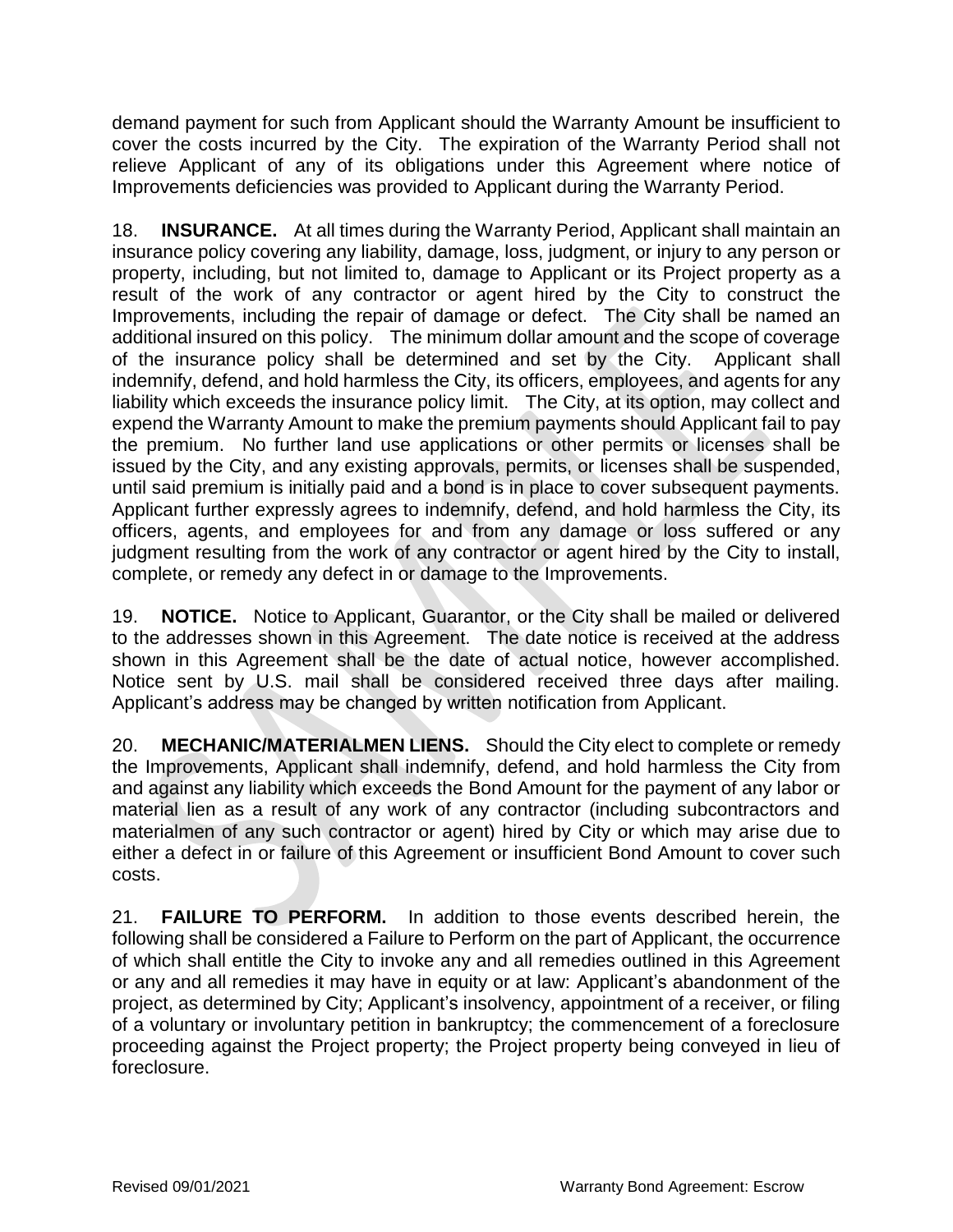22. **WAIVER.** The failure by the City to insist upon the strict performance of any covenant, duty, agreement, or condition of this Agreement or to exercise any right or remedy consequent upon a failure to perform thereof shall not constitute a waiver of any such failure to perform or any other covenant, agreement, term, or condition. No waiver shall affect or alter the remainder of this Agreement, but each and every other covenant, agreement, term, and condition hereof shall continue in full force and effect with respect to any other then existing or subsequently occurring failure to perform.

23. **ATTORNEYS FEES.** In the event there is a failure to perform under this Agreement and it becomes reasonably necessary for any party to employ the services of an attorney in connection therewith (whether such attorney be in-house or outside counsel), either with or without litigation, the party prevailing in a controversy before a court of competent jurisdiction shall be entitled to recover reasonable attorneys fees and such reasonable costs and expenses as are incurred as a result of the failure to perform or in otherwise enforcing this Agreement.

24. **TIME IS OF THE ESSENCE.** Time is of the essence in this Agreement. In case either party fails to perform the obligations on its part at the time fixed for the performance of such obligations by the terms of this Agreement, the other party may pursue any and all remedies available in equity or law.

25. **GOVERNING LAW.** This Agreement shall be interpreted pursuant to, and the terms thereof governed by, the laws of the State of Utah. This Agreement shall be further governed by Tooele City ordinances in effect at the time of the execution of this Agreement. However, the Parties expressly acknowledge that any land use ordinances or regulations enacted after the execution of this Agreement, which are reasonably necessary to protect the health, safety, and welfare of the citizens of the City, shall also apply to the Project, the land use approval, and the Improvements that are the subject of this Agreement.

26. **WAIVER OF JURY TRIAL.** To the fullest extent permitted by law, each of the parties hereto waives any right it may have to a trial by jury in respect of litigation directly or indirectly arising out of, under or in connection with this agreement. Each party further waives any right to consolidate any action in which a jury trial has been waived with any other action in which a jury trial cannot be or has not been waived.

#### 27. **INDUCEMENT; INTEGRATION; MODIFICATION; CAPTIONS; SEVERABILITY.**

27.1. The making and execution of this Agreement has been induced by no representations, statements, warranties, or agreements other than those herein expressed.

27.2. This Agreement embodies the entire understanding of the parties, and there are no further or other agreements or understandings, written or oral, in effect between the Parties relating to the subject matter herein.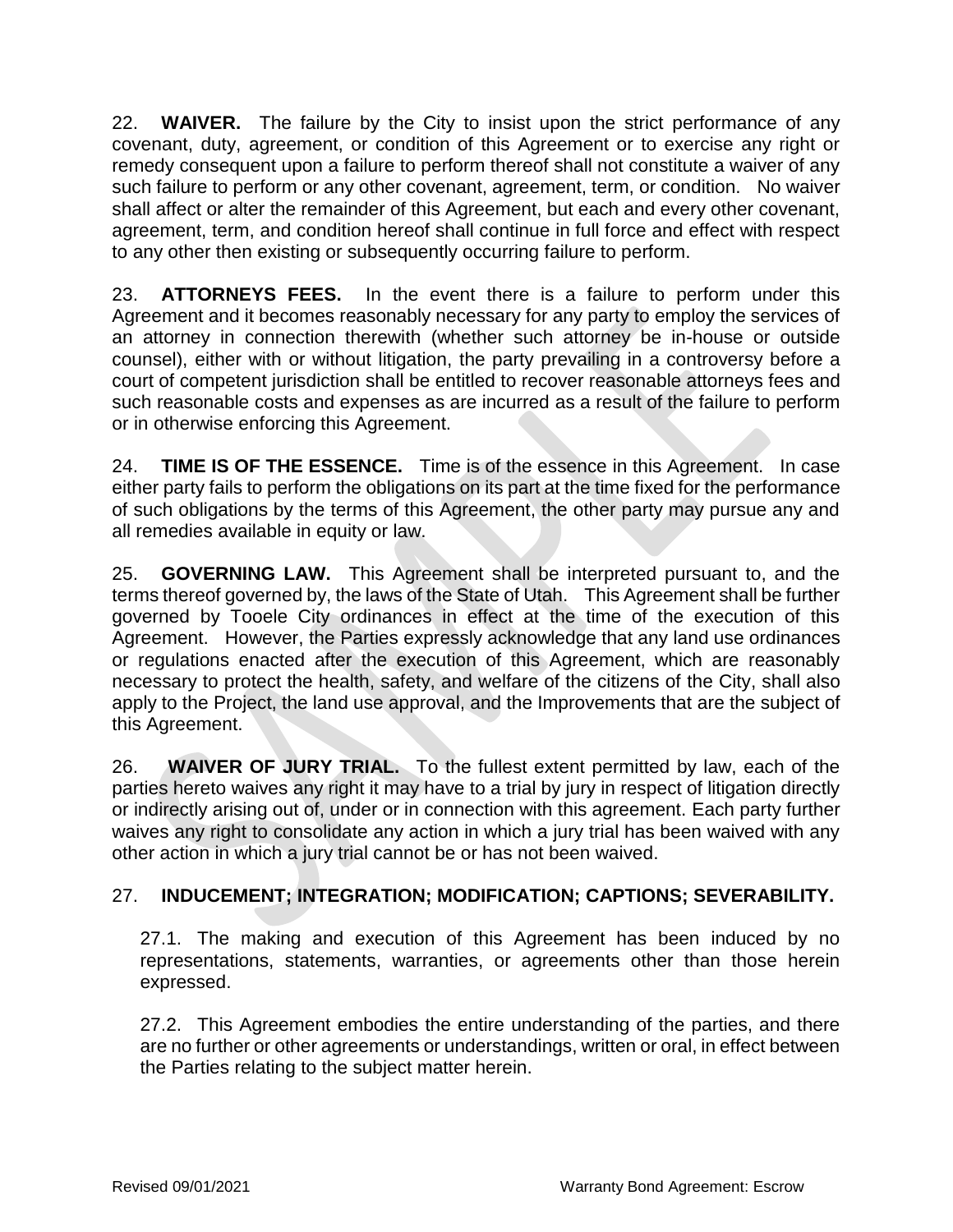27.3. This Agreement may be amended or modified only by an instrument of equal formality signed by the respective Parties.

27.4. The titles or captions of this Agreement are for convenience only and shall not be deemed in any way to define, limit, extend, augment, amend, or described the scope, content, or intent of any part or parts of this Agreement.

27.5. If any portion of this Agreement is declared invalid by a court of competent jurisdiction, the remaining portions shall not be affected thereby, but shall remain in full force and effect.

#### **SIGNED as of the Effective Date:**

\_\_\_\_\_\_\_\_\_\_\_\_\_\_\_\_\_\_\_\_\_\_\_\_\_\_\_\_\_\_

 $\overline{\phantom{a}}$  , where  $\overline{\phantom{a}}$  , where  $\overline{\phantom{a}}$  , where  $\overline{\phantom{a}}$ 

 $\mathcal{L}=\mathcal{L}=\mathcal{L}=\mathcal{L}=\mathcal{L}=\mathcal{L}=\mathcal{L}=\mathcal{L}=\mathcal{L}=\mathcal{L}=\mathcal{L}=\mathcal{L}=\mathcal{L}=\mathcal{L}=\mathcal{L}=\mathcal{L}=\mathcal{L}=\mathcal{L}=\mathcal{L}=\mathcal{L}=\mathcal{L}=\mathcal{L}=\mathcal{L}=\mathcal{L}=\mathcal{L}=\mathcal{L}=\mathcal{L}=\mathcal{L}=\mathcal{L}=\mathcal{L}=\mathcal{L}=\mathcal{L}=\mathcal{L}=\mathcal{L}=\mathcal{L}=\mathcal{L}=\mathcal{$ 

\_\_\_\_\_\_\_\_\_\_\_\_\_\_\_\_\_\_\_\_\_\_\_\_\_\_\_\_\_\_

**Applicant**

Printed Name and Title:

(Signature must be notarized on following page.) (Attach additional signature and notary pages for multiple owners, as necessary.)

#### **Guarantor**

Printed Name and Title: (Signature must be notarized on following page.)

**Tooele City Corporation**

Mayor

ATTEST:

City Recorder

Approved as to Form: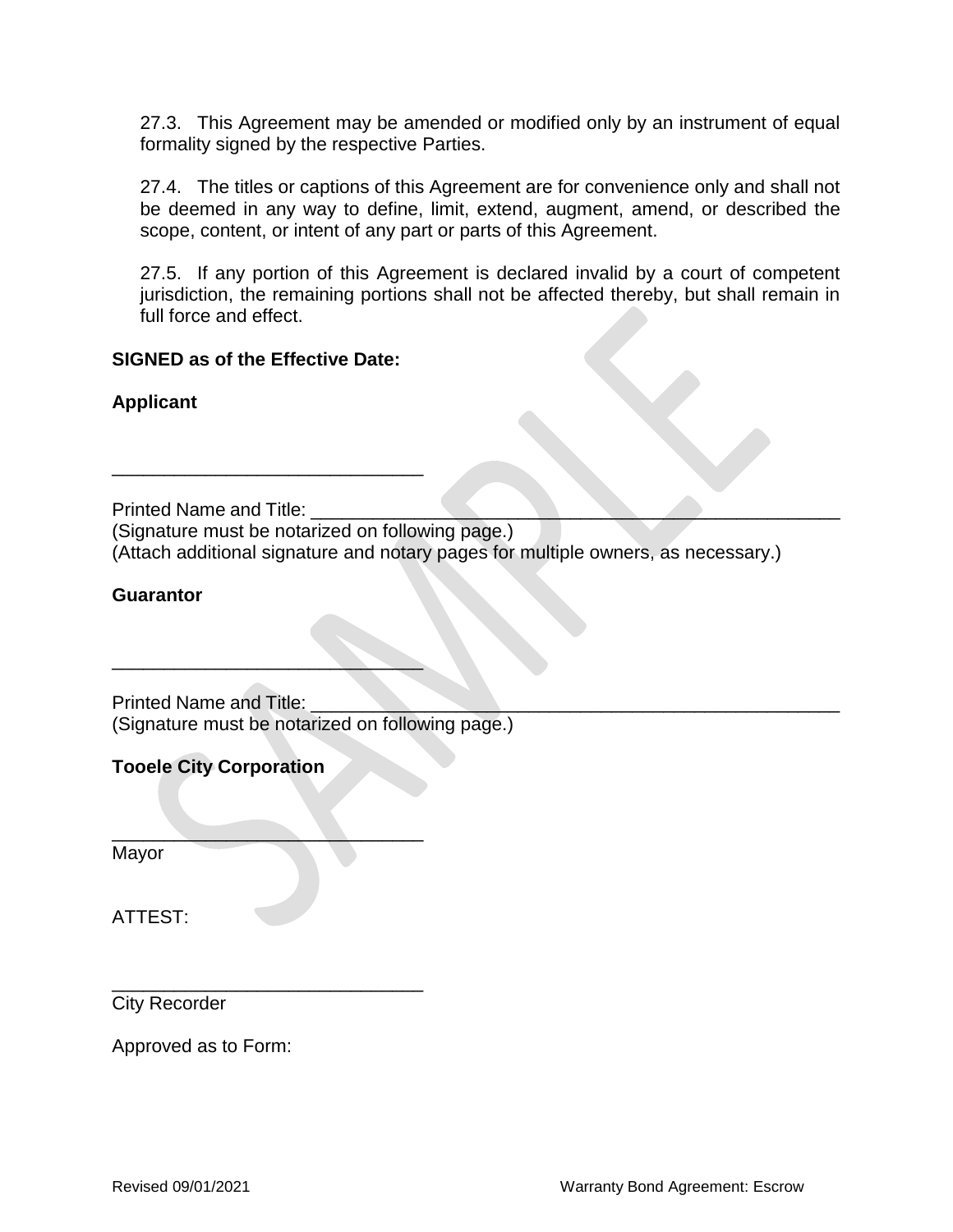**City Attorney** 

\_\_\_\_\_\_\_\_\_\_\_\_\_\_\_\_\_\_\_\_\_\_\_\_\_\_\_\_\_\_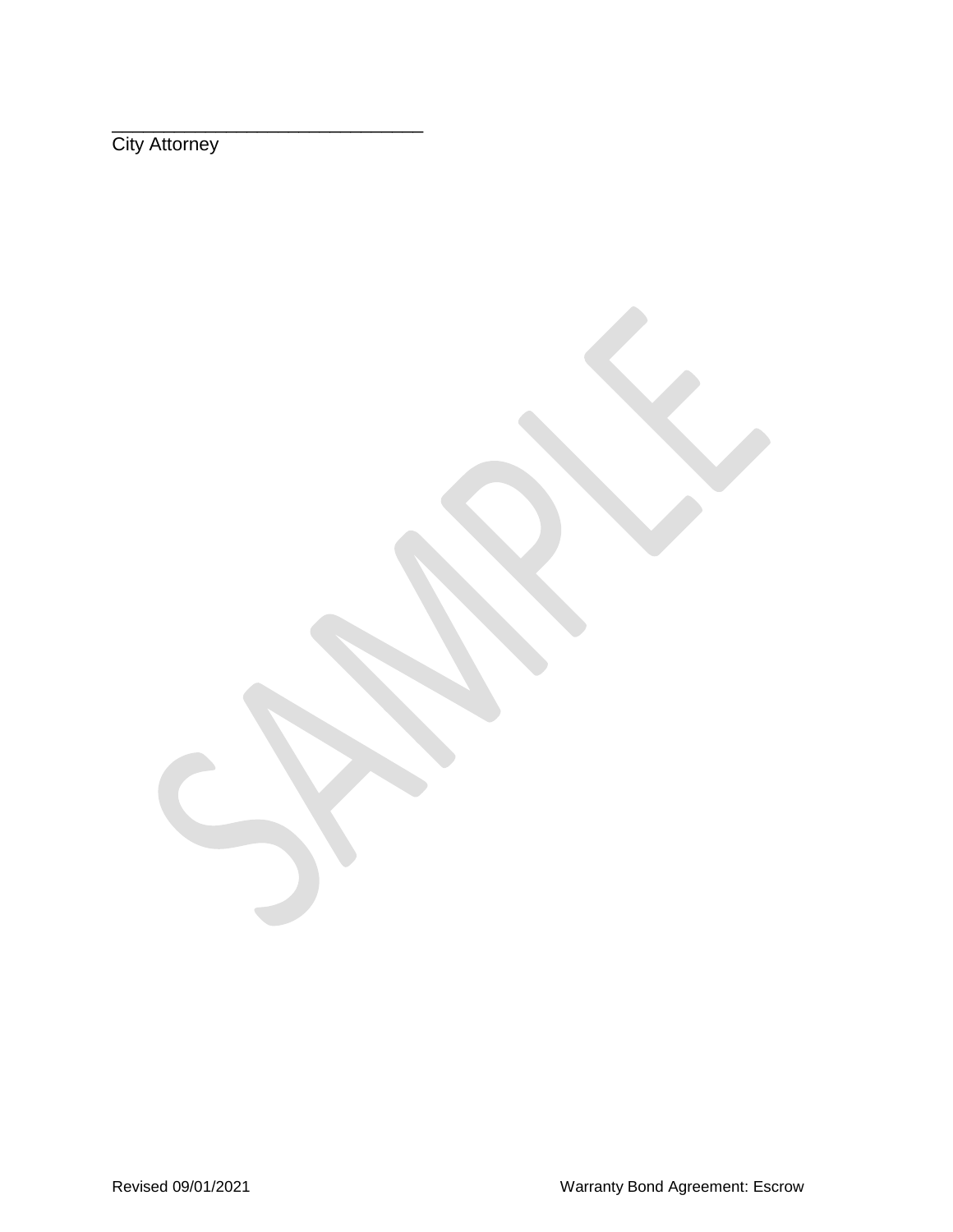#### **Applicant NOTARY: Every Applicant signature must be notarized. (Attach additional notary pages for multiple owners, as necessary.)**

(Complete only if **Applicant** is an **Individual**.)

| <b>STATE OF</b>  |     |
|------------------|-----|
|                  | :SS |
| <b>COUNTY OF</b> |     |

On this \_\_\_ of \_\_\_\_\_\_\_\_\_\_\_\_, 20\_, personally appeared before me, <sub>1</sub>, the signer of the foregoing instrument who duly acknowledged to me that he/she executed the same.

 $\overline{a}$ 

 $\overline{a}$ 

NOTARY PUBLIC

(Complete only if **Applicant** is a **Corporation**.)

:SS

STATE OF  $\qquad \qquad$  )

COUNTY OF POINTY OF

On this \_\_\_ of \_\_\_\_\_\_\_\_\_\_\_\_\_\_, 20\_\_\_, personally appeared before me, who being by me duly sworn did say that he/she is an officer of Applicant corporation, and that the foregoing instrument was signed in behalf of said corporation by authority of its Board of Directors, and he/she acknowledged to me that said corporation executed the same.

NOTARY PUBLIC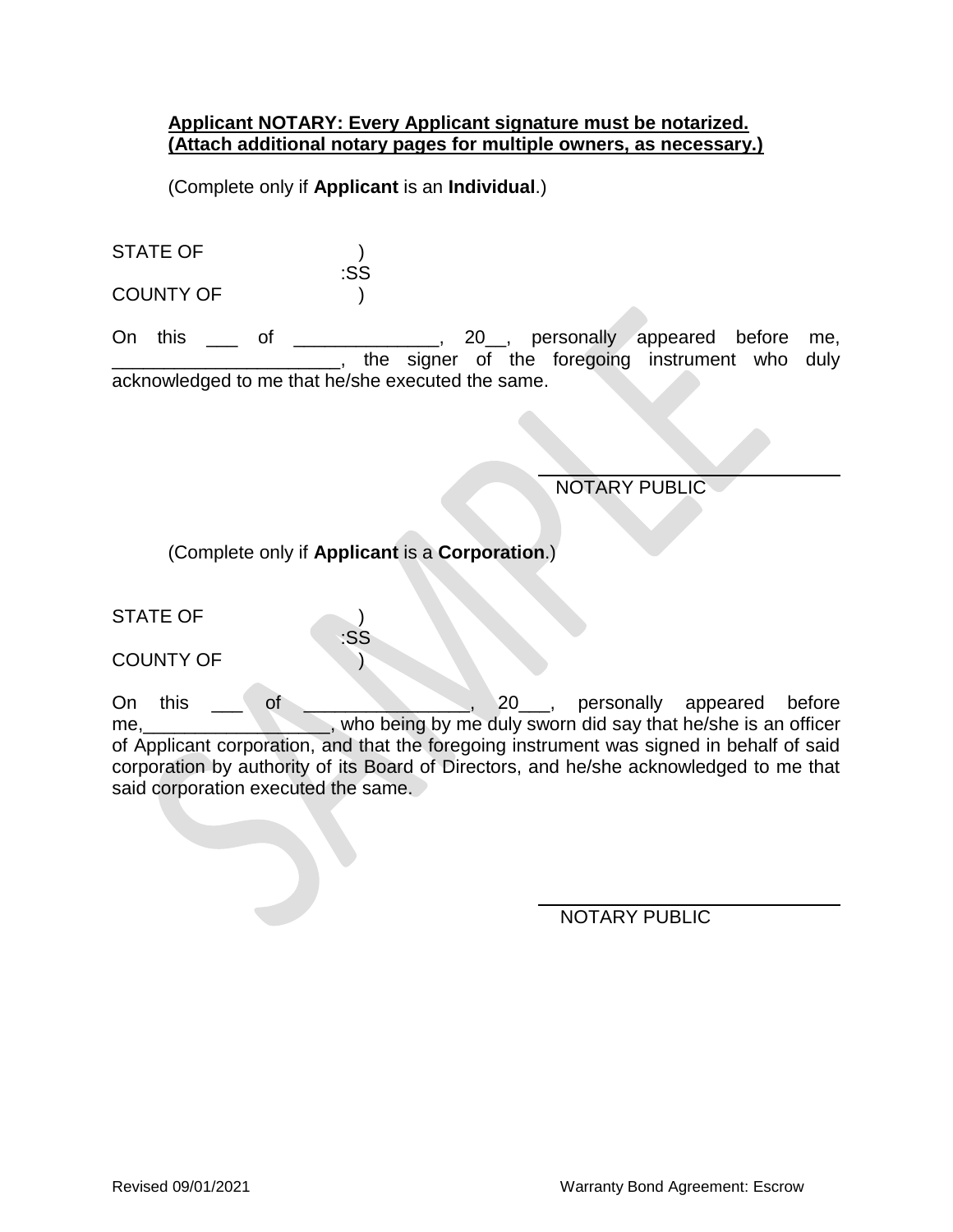#### (Complete only if **Applicant** is a **Partnership**.)

:SS

STATE OF ) COUNTY OF )

On this \_\_\_ day \_\_\_\_\_\_\_\_\_\_\_\_\_\_\_, 20\_\_\_, personally appeared before me, \_\_\_, who being by me duly sworn did say that he/she/they is/are an officer of Applicant partnership, and that the foregoing instrument was duly authorized by the partnership at a lawful meeting held or by authority of its bylaws and signed in behalf of said partnership.

NOTARY PUBLIC

(Complete only if **Applicant** is a **Limited Liability Company**.)

:SS

STATE OF )

COUNTY OF )

On this \_\_\_ day \_\_\_\_\_\_\_\_\_\_\_\_\_, 20\_\_, personally appeared before me, \_\_\_\_\_\_\_\_\_\_\_\_\_\_\_, who being by me duly sworn did say that he/she is an officer of Applicant limited liability company and that, by authority of its members or its articles of organization, he/she acknowledged to me that said limited liability company executed the same.

 $\overline{a}$ 

NOTARY PUBLIC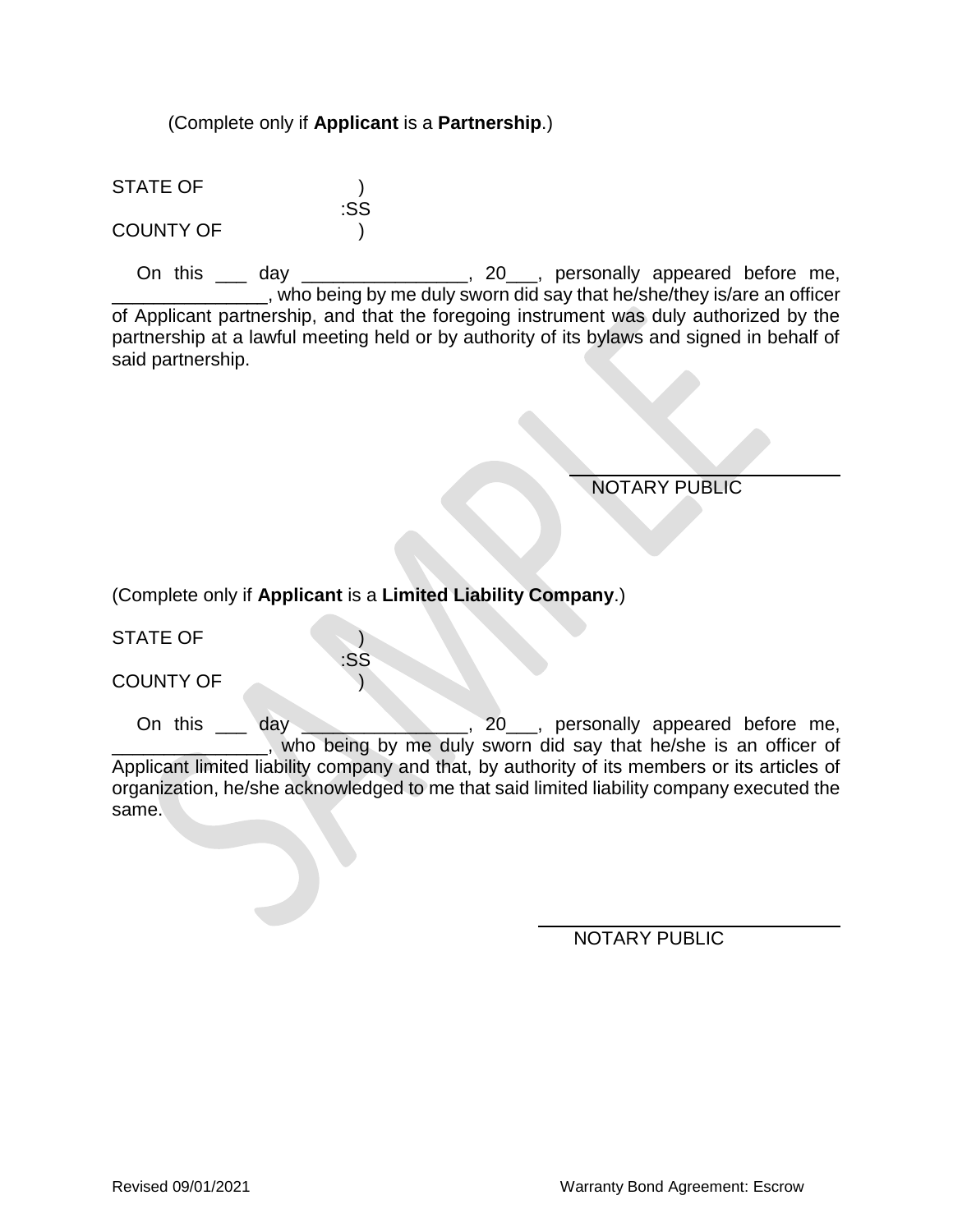## Exhibit A

## Tooele City Fee Calculation Sheet with Improvements construction estimate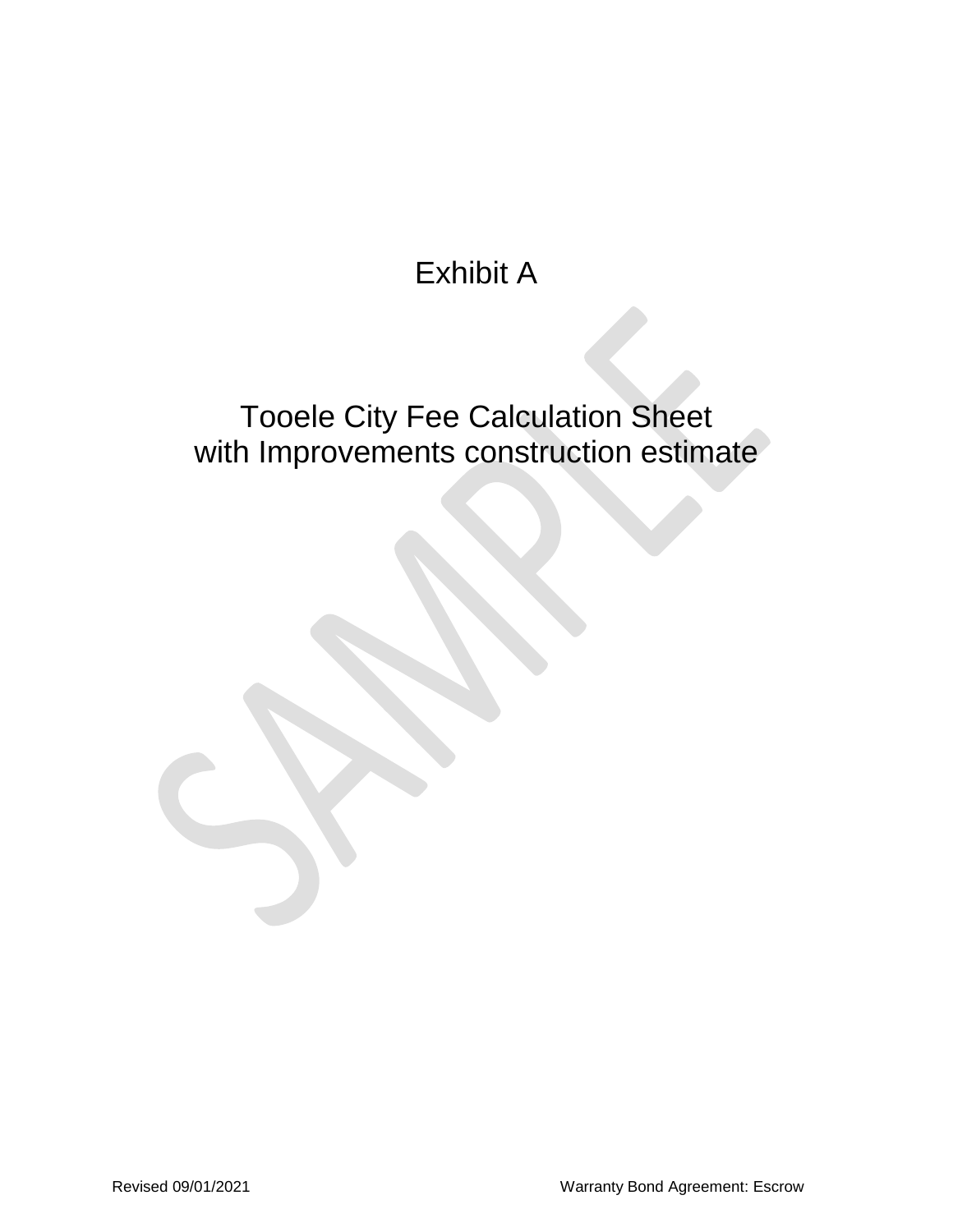## Exhibit B

### Project construction drawings Project approval documents Other Project-related documents and data

(attached only by reference)